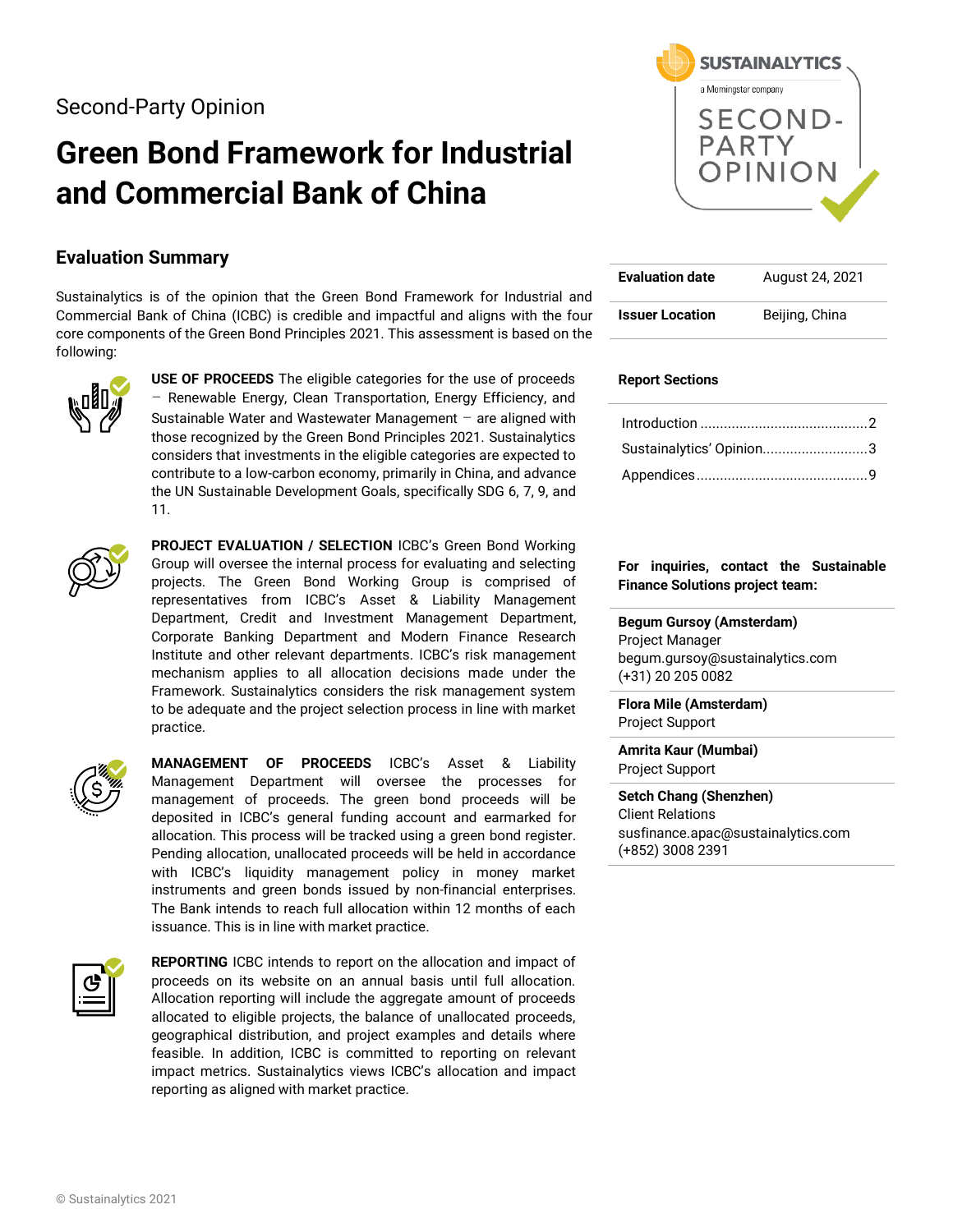### <span id="page-1-0"></span>**Green Bond Framework for Industrial and Commercial Bank of China**



### **Introduction**

Industrial and Commercial Bank of China ("ICBC", the "Bank", or the "Issuer") is a banking services provider headquartered in Beijing, China. The Bank was established in 1989 and offers deposits, loans, fund underwriting, foreign currency settlement and other services to individuals, enterprises and others.

ICBC has developed the Green Bond Framework of Industrial and Commercial Bank of China (the "Framework") under which it intends to issue green bonds and use the proceeds to finance or refinance, in whole or in part, existing or future projects that are expected to contribute to a low-carbon economy, primarily in China. The Framework defines eligibility criteria in four green areas:

- 1. Renewable Energy
- 2. Clean Transportation
- 3. Energy Efficiency
- 4. Sustainable Water and Wastewater Management

ICBC engaged Sustainalytics to review the Green Bond Framework for ICBC, dated August 2021, and provide this Second-Party Opinion on the Framework's environmental credentials and its alignment with the Green Bond Principles 2021 (GBP).<sup>1</sup> The Framework has been published in a separate document.<sup>2</sup>

#### **Scope of work and limitations of Sustainalytics' Second-Party Opinion**

Sustainalytics' Second-Party Opinion reflects Sustainalytics' independent<sup>3</sup> opinion on the alignment of the reviewed Framework with the current market standards and the extent to which the eligible project categories are credible and impactful.

As part of the Second-Party Opinion, Sustainalytics assessed the following:

- The Framework's alignment with the Green Bond Principles 2021, as administered by ICMA
- The credibility and anticipated positive impacts of the use of proceeds; and
- The alignment of the issuer's sustainability strategy and performance and sustainability risk management in relation to the use of proceeds.

For the use of proceeds assessment, Sustainalytics relied on its internal taxonomy, version 1.9.2, which is informed by market practice and Sustainalytics' expertise as an ESG research provider.

As part of this engagement, Sustainalytics held conversations with various members of ICBC's management team to understand the sustainability impact of their business processes and planned use of proceeds, as well as management of proceeds and reporting aspects of the Framework. ICBC representatives have confirmed (1) they understand it is the sole responsibility of ICBC to ensure that the information provided is complete, accurate or up to date; (2) that they have provided Sustainalytics with all relevant information and (3) that any provided material information has been duly disclosed in a timely manner. Sustainalytics also reviewed relevant public documents and non-public information.

This document contains Sustainalytics' opinion of the Framework and should be read in conjunction with that Framework.

<sup>&</sup>lt;sup>1</sup> The Green Bond Principles are administered by the International Capital Market Association and are available at [https://www.icmagroup.org/green](https://www.icmagroup.org/green-social-and-sustainability-bonds/green-bond-principles-gbp/)[social-and-sustainability-bonds/green-bond-principles-gbp/.](https://www.icmagroup.org/green-social-and-sustainability-bonds/green-bond-principles-gbp/)

<sup>&</sup>lt;sup>2</sup> The Green Bond Framework for ICBC is available on Industrial and Commercial Bank of China's website at www.icbc-ltd.com.

<sup>&</sup>lt;sup>3</sup> When operating multiple lines of business that serve a variety of client types, objective research is a cornerstone of Sustainalytics and ensuring analyst independence is paramount to producing objective, actionable research. Sustainalytics has therefore put in place a robust conflict management framework that specifically addresses the need for analyst independence, consistency of process, structural separation of commercial and research (and engagement) teams, data protection and systems separation. Last but not the least, analyst compensation is not directly tied to specific commercial outcomes. One of Sustainalytics' hallmarks is integrity, another is transparency.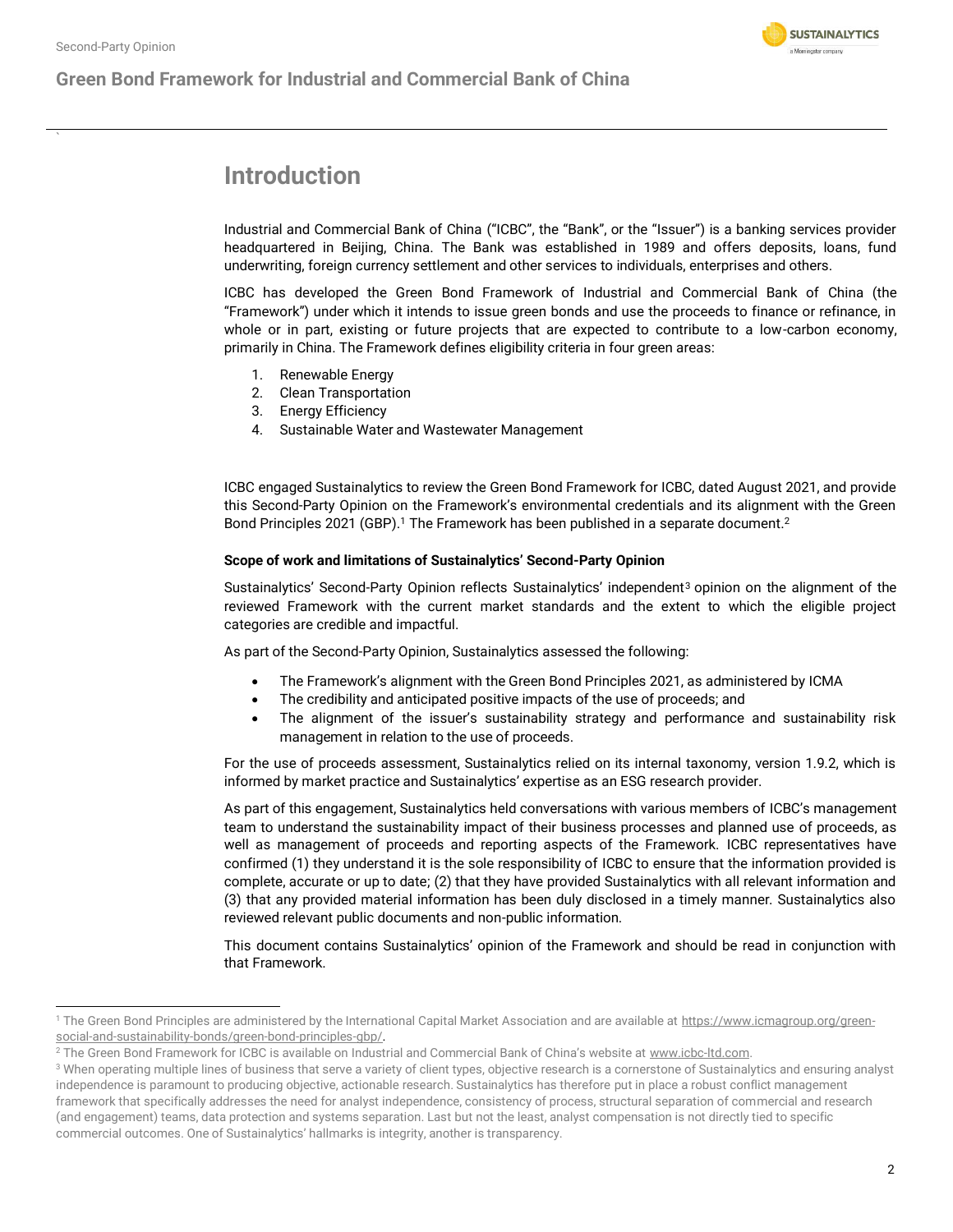**Green Bond Framework for Industrial and Commercial Bank of China**



Any update of the present Second-Party Opinion will be conducted according to the agreed engagement conditions between Sustainalytics and ICBC.

Sustainalytics' Second-Party Opinion, while reflecting on the alignment of the Framework with market standards, is no guarantee of alignment nor warrants any alignment with future versions of relevant market standards. Furthermore, Sustainalytics' Second-Party Opinion addresses the anticipated impacts of eligible projects expected to be financed with bond and loan proceeds but does not measure the actual impact. The measurement and reporting of the impact achieved through projects financed under the Framework is the responsibility of the Framework owner.

In addition, the Second-Party Opinion opines on the potential allocation of proceeds but does not guarantee the realised allocation of the bond and loan proceeds towards eligible activities.

No information provided by Sustainalytics under the present Second-Party Opinion shall be considered as being a statement, representation, warrant or argument, either in favour or against, the truthfulness, reliability or completeness of any facts or statements and related surrounding circumstances that ICBC has made available to Sustainalytics for the purpose of this Second-Party Opinion.

## <span id="page-2-0"></span>**Sustainalytics' Opinion**

### **Section 1: Sustainalytics' Opinion on the Green Bond Framework for ICBC**

Sustainalytics is of the opinion that the Green Bond Framework for Industrial and Commercial Bank of China is credible, impactful and aligns with the four core components of the GBP. Sustainalytics highlights the following elements of the Framework:

- Use of Proceeds:
	- The eligible categories Renewable Energy, Clean Transportation, Energy Efficiency, Sustainable Water and Wastewater Management  $-$  are aligned with those recognized by the GBP. Sustainalytics notes that investments in the eligible categories is expected to contribute to a low-carbon economy, primarily in China.
	- ICBC has disclosed to Sustainalytics that only CAPEX will be financed and/or refinanced under the Framework.
	- Under the Renewable Energy category, ICBC intends to invest in solar, wind, tidal, large hydropower, biomass, energy generation and transmission projects according to the following eligibility criteria:
		- Hydropower projects are limited to those with lifecycle emissions below 100 gCO<sub>2</sub>e/kWh or power density above 5 W/m<sup>2</sup>. ICBC has confirmed to Sustainalytics that for all new hydropower projects, an environmental and social impact assessment will be carried out by a credible external body. Additionally, the Bank has confirmed to Sustainalytics that: (i) ICBC will ensure that there is no significant risk or expected negative impact identified by the environmental impact assessment and (ii) ICBC will not invest in any projects with significant controversy.
		- Biomass projects are limited to those with life-cycle emissions below 100 gCO2e/kWh. ICBC has confirmed to Sustainalytics that feedstock is limited to agricultural residues.
		- Sustainalytics considers the above eligibility criteria in line with market practice.
	- Within the Clean Transportation category, ICBC may invest in zero direct emission transportation assets, systems, infrastructure and components including metro, rail, tram, bus rapid transit systems and electric vehicles. Regarding the manufacturing of components, ICBC has confirmed to Sustainalytics that financing will be limited to specialized parts that are dedicated towards zero direct-emission transportation applications. In addition, in case of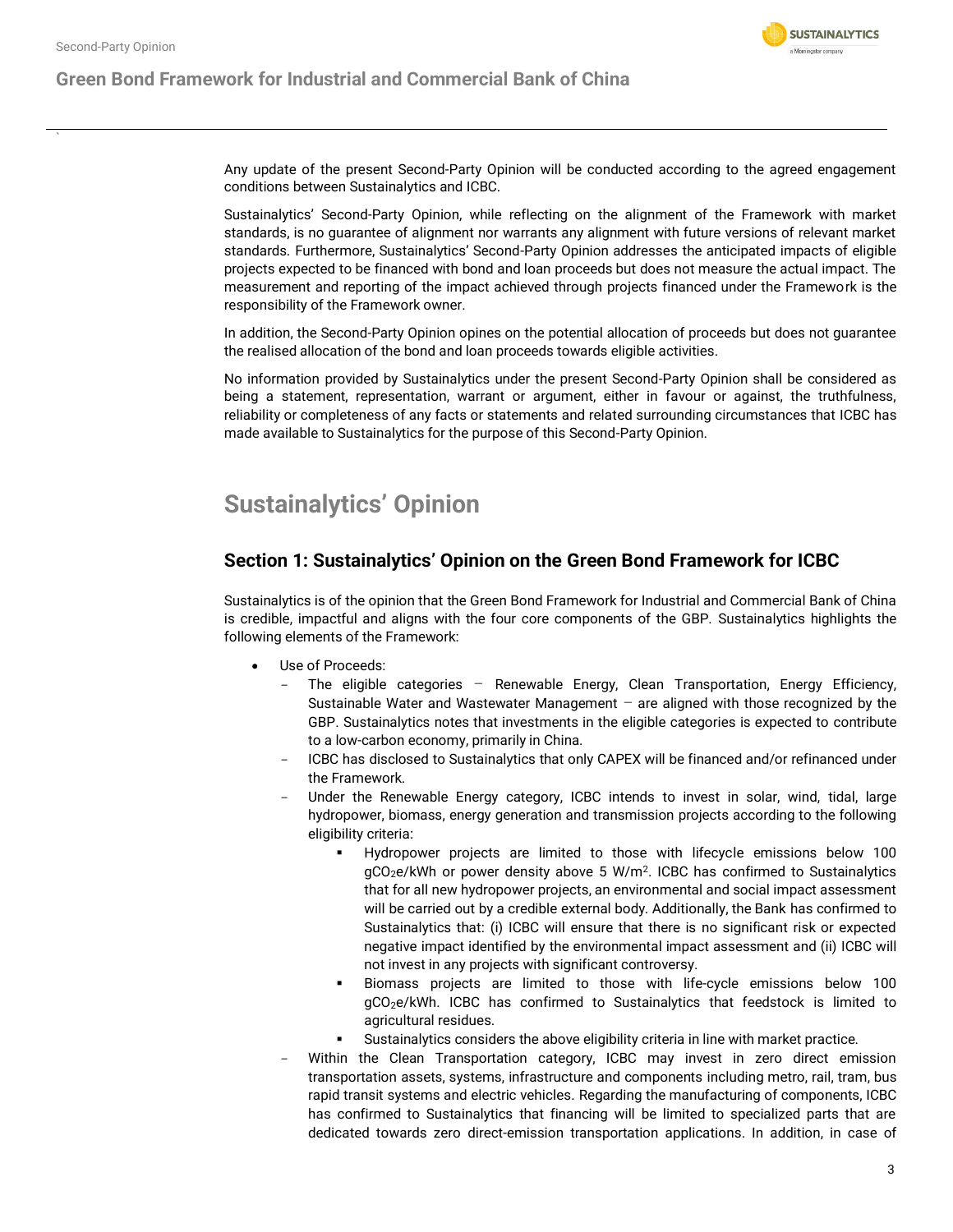

providing loans to manufacturing facilities, financing will be limited to facilities that are dedicated towards the production of equipment and components for zero direct-emission transportation. Sustainalytics notes that ICBC excludes assets used for the transportation of fossil fuel and mining products. This is in line with market practice.

**SUSTAINALYTICS** a Morningstar company

- As part of the Energy Efficiency category, ICBC intends to invest in energy-efficient equipment, products or technology, including energy-efficient lighting, chillers, smart grids and electricity storage (battery and pumped hydro). Sustainalytics notes the following:
	- **■** ICBC has confirmed that products and technology under this category will be electric or non-motorized; this is in line with market practice.
	- For investment in energy-efficient products or technologies, ICBC is targeting projects that result in at least 30% energy efficiency improvement. Sustainalytics views positively the Framework's inclusion of a defined energy efficiency threshold for the installations of energy-efficient systems, equipment and technologies.
- Under the Sustainable Water and Wastewater management category, ICBC may invest in water collection and treatment systems and facilities that improve water quality or water efficiency through the collection, treatment, recycling or reuse of water and wastewater. ICBC has confirmed to Sustainalytics that the Bank excludes treatment of waste from fossil fuel operations under the Framework. This is in line with market practice.
- Project Evaluation and Selection:
	- ICBC has established a Green Bond Working Group comprised of representatives from various Bank departments, including Asset & Liability Management Department, Credit and Investment Management Department, Corporate Banking Department, the Modern Finance Research Institute and other departments. The Working Group will meet annually to ensure the selected projects are in line with the Framework's eligibility criteria, facilitate reporting and managing future updates to the Framework. Sustainalytics considers this process to be in line with market practice.
	- ICBC has in place a risk management mechanism that incorporates environmental and social risk factors in its risk assessment procedure and applies to all allocation decisions made under the Framework. Sustainalytics considers these environmental and social risk management systems to be adequate and aligned with market expectation. For additional detail, see Section 2.
- Management of Proceeds:
	- The proceeds of the green bond will be deposited in the Bank's general funding account and tracked using a separate Green Bond Register. ICBC's Asset & Liability Management Department will be responsible for overseeing this process. In the event that proceeds cannot be fully allocated immediately after issuance, unallocated proceeds will be held in accordance with the Bank's liquidity management policy. The remaining unallocated proceeds will be handled in a manner complaint with relevant green bond standards of the issuing location and may be held in instruments including money market instruments or green bonds issued by non-financial enterprises. ICBC intends to reach full allocation within 12 months after issuance.
	- Based on the disclosure on management process and allocation timeframe, Sustainalytics considers this process to be in line with market practice.
- Reporting:
	- ICBC intends to report on the allocation and impact of proceeds on its website on an annual basis until full allocation. Allocation reporting will include the allocated amounts per category, balance of unallocated proceeds, geographical distribution and project examples.
	- In addition, subject to the nature of eligible green assets and availability of information, ICBC is committed to reporting on relevant impact metrics, including the amount of power generated from renewable energy in kWh, GHG avoided in  $tCO<sub>2</sub>e$ , length of new tracks built in kilometers, number of passengers, number of electric vehicles purchased, energy saved per year in kWh, percentage of energy efficiency achieved, amount of water saved, and amount of wastewater treated.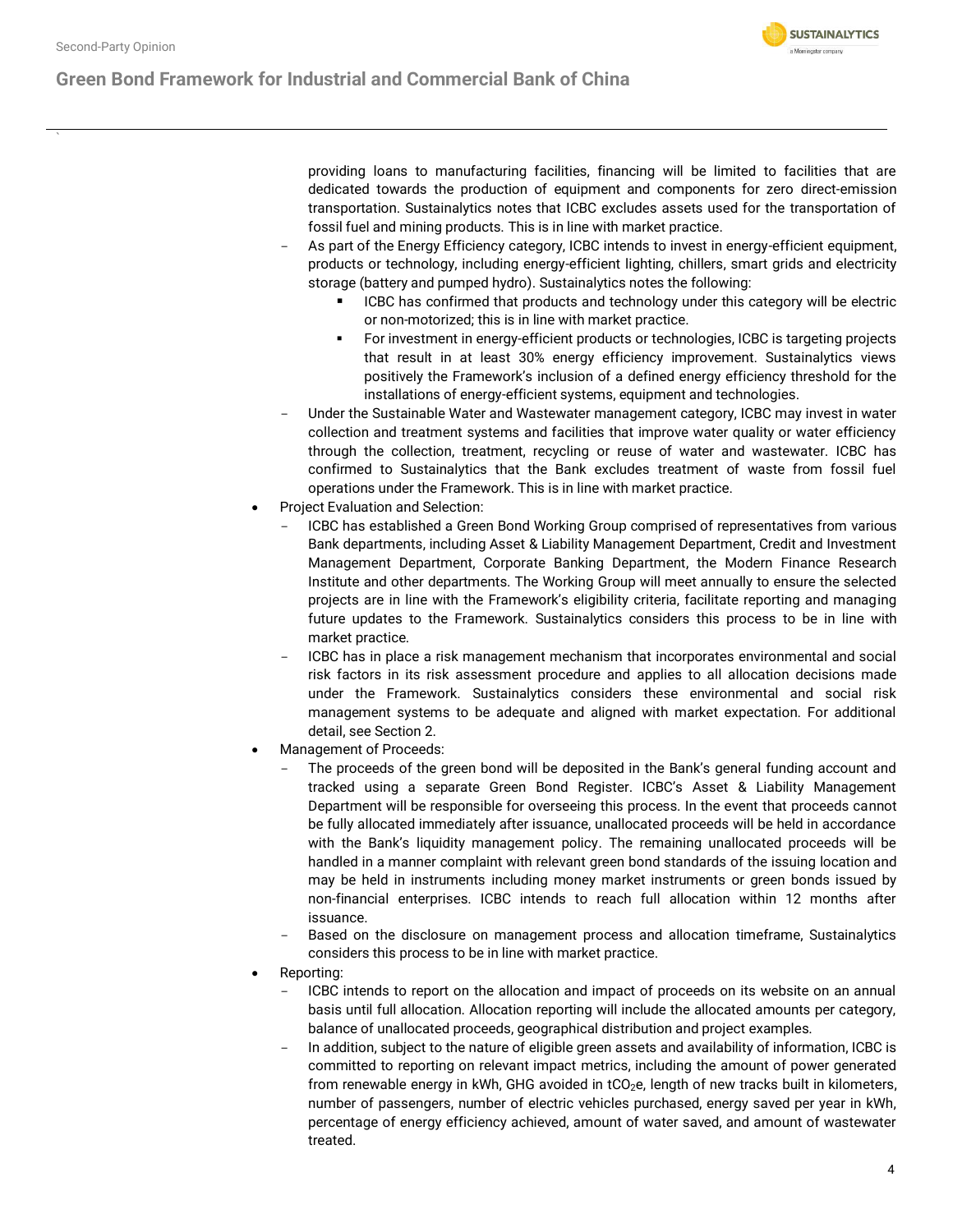- **SUSTAINALYTICS** a Morningstar company
- Based on the commitment to both impact and allocation reporting, Sustainalytics considers this process to be in line with market practice.

#### **Alignment with Green Bond Principles 2021**

Sustainalytics has determined that the Green Bond Framework for ICBC aligns with the four core components of the GBP. For detailed information, please refer to Appendix 1: Green Bond/Green Bond Programme External Review Form.

### **Section 2: Sustainability Strategy of ICBC**

#### **Contribution of framework to ICBC's sustainability strategy**

<span id="page-4-0"></span>ICBC is committed to promoting green finance through its business value of "green financing serving the real economy".<sup>4</sup> In conjunction with its business value, the Bank set up a Green Finance Committee which aims to contribute to the development of green finance products.

At the end of 2020, ICBC has granted RMB 1.85 trillion (USD 284.62 billion) of green credit in the areas of energy savings, environmental protection, clean energy, and infrastructure upgrade[s.](#page-4-0) <sup>4</sup> Of the total loans given to the power generation industry, 35% were provided for wind and solar power project[s.](#page-4-0)<sup>4</sup> To support China's pollution control and ecological restoration measure, the Bank invested RMB 8 billion (USD 1.23 billion) in the national green development fund during 202[0.](#page-4-0)<sup>4</sup> The Bank will be financing the ecological restoration of the right bank area of the Ba River, which upon completion will have restored an area of 3.23 km<sup>2</sup>. ICBC will be financing this project for 15 years with a total investment of RMB 2 billion (USD 307.69 million) to improve local environment and ecological development[.](#page-4-0) 4

Sustainalytics is of the opinion that the Green Bond Framework for ICBC is aligned with the Bank's overall sustainability initiatives and will further ICBC's actions on its key environmental priorities. Sustainalytics recognizes the importance of the above-outlined ambitions and encourages ICBC to develop quantifiable and time-bound sustainability targets, as well as a companywide sustainability strategy, to strengthen its sustainability performance.

#### **Well positioned to address common environmental and social risks associated with the projects**

While Sustainalytics recognizes that the net proceeds from the bonds and loans issued under the Framework will be directed towards eligible projects that are expected to have positive environmental impact, Sustainalytics is aware that eligible projects financed under the Framework could lead to negative environmental and social outcomes. Some key environmental and social risks associated with the eligible projects could include occupational health and safety, community relations, land-use change and biodiversity loss associated with infrastructure development. Furthermore, banks are exposed to risks of financing environmentally and socially harmful businesses while offering lending services.

Sustainalytics is of the opinion that ICBC is able to manage and/or mitigate potential risks through implementation of the following:

- According to China's Environmental Impact Assessment Act<sup>5</sup>, companies must perform an environmental risk assessment for all construction, reconstruction, expansion or refurbishment projects during the initial phase of project design and feasibility analysis. The same Chinese law also mandates that companies undergo an independent and certified environmental impact assessment by an external agency to avoid a potential conflict of interest, including the interest of local communities.
- To regulate community relations and social risks, the Bank engages in communication with the stakeholders in matters concerning green credit and risk management. The Bank has interviewed

<sup>4</sup> ICBC, "Corporate Social Responsibility Report", (2020), at: <http://v.icbc.com.cn/userfiles/Resources/ICBCLTD/download/2021/2020shzrEN202103.pdf> <sup>5</sup> Law of the People's Republic of China on Environmental Impact Assessment, at: <https://www.waizi.org.cn/law/11686.html>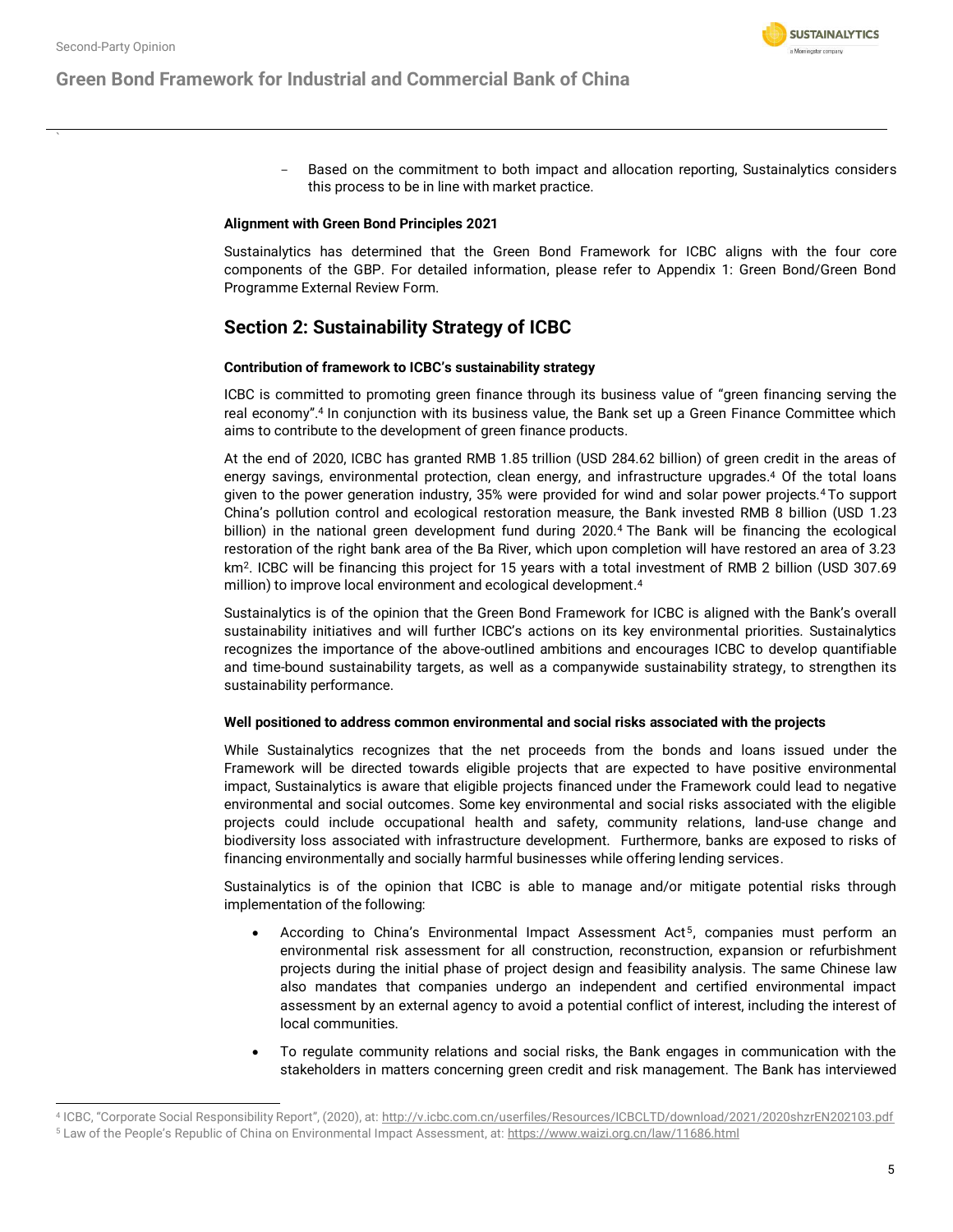**Green Bond Framework for Industrial and Commercial Bank of China**

<span id="page-5-0"></span>

customers, investors, shareholders, suppliers, peers and members of the public to identify key topics for its sustainable development strategies.<sup>6</sup> The Bank also meets the Chinese government's mandatory risk disclosure requirements and additionally discloses voluntary information to its investors and stakeholders.

- ICBC has a risk management committee, which continually improves the Bank's risk management framework and issues early warnings of risks. Additionally, the Bank issued the revised requirements for administrative measures for due diligence of credit business for general corporate customers in 2020, which requires that corporate credit customer managers should regard environmental and social risks as an important part of the due diligence process.<sup>7</sup>
- In 2019, ICBC joined the United Nations Global Investors of Sustainable Development (UN GSID) initiative.<sup>7</sup>[A](#page-5-0)s part of this initiative, all members pledged to take actions to promote global investment and financing for sustainable development. The Bank is also a signatory to the Principles for Responsible Banking of the United Nations Environment Programme Financial Initiative. Following the Principles for Responsible Banking, the Bank must: (i) conduct impact analysis on socio-economic and environmental impacts of its activities, (ii) set at least two targets addressing the most material impacts aligned with the SDGs and Paris Climate Agreement, and (iii) publicly report on its progress.<sup>8</sup>
- For eligible green assets under the Framework, ICBC excludes all activities, assets, products and technologies that are associated with fossil fuel and nuclear technology.

Based on these policies, principles and assessments, Sustainalytics is of the opinion that ICBC has implemented adequate measures and is well positioned to manage and mitigate environmental and social risks commonly associated with the eligible categories.

### **Section 3: Impact of Use of Proceeds**

All four use of proceeds categories are aligned with those recognized by the GBP and GLP. Sustainalytics has focused on two where the impact is specifically relevant in the local context.

### **The Importance of financing renewable energy generation**

China currently has a total installed renewable energy capacity of 895 GW.<sup>9</sup> As of 2021, renewable sources make up 42.4% of the total capacity and the country has set a target for renewable power to account for over half of total installed capacity by 2025. China is headed towards a low-carbon economy and aims to achieve carbon neutrality by 2060. From 2021 until 2025, China aims to reduce energy intensity by 13.5% and carbon intensity by 18%.<sup>10</sup> To move towards sustainable power generation in 2020, China generated an additional 136 GW of wind and solar energy.<sup>11</sup> In 2018, Chinese carbon emissions from energy generation amounted to almost 10 gigatons of CO<sub>2</sub>.<sup>12</sup> In the same year, 23.5% of particulate matter came from power generation.<sup>13</sup> The development of low-carbon electricity may decrease the carbon intensity and reduce absolute GHG emissions. In 2019, fossil fuels accounted for 67.9% of the power generation in China. Between 2019 and 2020, renewable energy output rose by 8.4% and steady growth is expected in the

<sup>&</sup>lt;sup>6</sup> ICBC, "Corporate Social Responsibility Report", (2020), at: <u><http://v.icbc.com.cn/userfiles/Resources/ICBCLTD/download/2021/2020shzrEN202103.pdf></u> <sup>7</sup> ICBC, " Special Report on Green Finance", ( 2019), at: <u>http://v.icbc.com.cn/userfiles/Resources/ICBCLTD/download/2020/IvseEN20201116.pdf</u>

<sup>&</sup>lt;sup>8</sup> UNEP FI, "About the Principles", at: <https://www.unepfi.org/banking/bankingprinciples/more-about-the-principles/>

<sup>9</sup> Renew.biz, "China dominates installed renewable energy capacity", at: <https://renews.biz/69346/china-dominates-installed-renewable-energy-capacity/> 10 Hill + Knowlton Strategies, "China's 14th Five-Year Plan (2021-2025) Report" (2021), at: [https://www.hkstrategies.com/en/chinas-14th-five-year-plan-](https://www.hkstrategies.com/en/chinas-14th-five-year-plan-2021-2025-report/)[2021-2025-report/](https://www.hkstrategies.com/en/chinas-14th-five-year-plan-2021-2025-report/)

<sup>11</sup> IRENA, " World Adds Record New Renewable Energy Capacity in 2020" (2021), at: https://www.irena.org/newsroom/pressreleases/2021/Apr/World-Adds-Record-New-Renewable-Energy-Capacity-in-2020

<sup>&</sup>lt;sup>12</sup> Samantha, W., "CO<sub>2</sub> emissions in China 2001-2019" (2021), at: https://www.statista.com/statistics/239093/co2-emissions-in-china/

<sup>&</sup>lt;sup>13</sup> Ling, T., "Air pollution emissions from Chinese power plants based on the continuous emission monitoring systems network" (2020), at: <https://www.nature.com/articles/s41597-020-00665-1>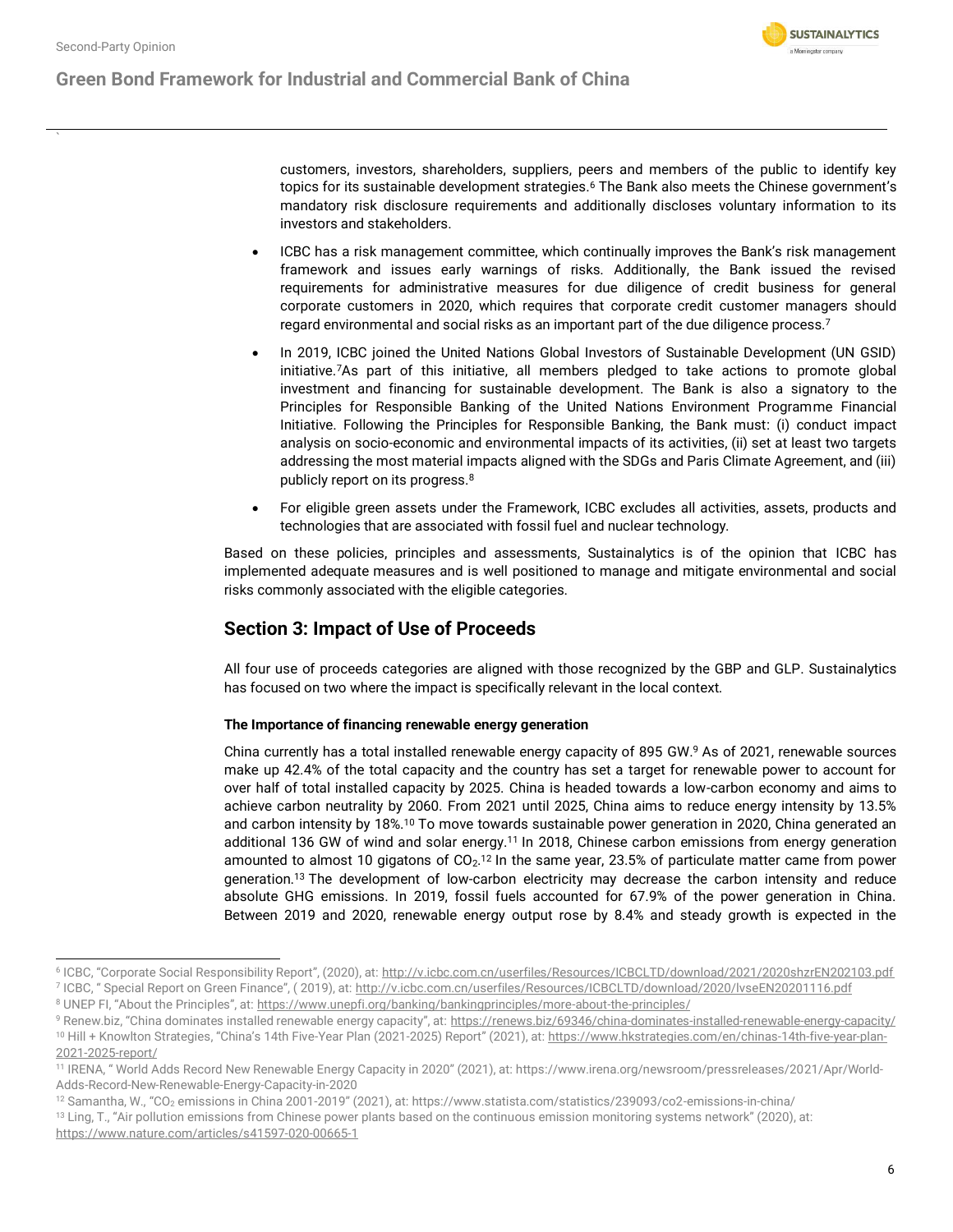### **Green Bond Framework for Industrial and Commercial Bank of China**



coming years.<sup>14</sup> Despite the growth, coal accounted for 64.7% of electricity production, following an increase of 1.85% between 2018 and 2019, contrasting with investments to increase the share of renewables in China's energy mix.<sup>15</sup>

Based on the above, Sustainalytics notes that by financing electricity generation from renewable sources, ICBC could further assist China in meeting its renewable energy added capacity targets and reduce its GHG emissions.

#### **Importance of supporting clean transportation practices in China**

Emissions from the transportation sector accounted for more than 24% of global  $CO<sub>2</sub>$  emissions in 2016 and are expected to grow at a faster rate than that of any other sector, which poses a major challenge to reducing emissions in line with the Paris Agreement.<sup>16</sup> In China, the transportation sector accounts for 9% of  $CO<sub>2</sub>$  emissions. As of 2014, the transportation sector was the third-largest source of China's energy-related emissions.<sup>17</sup> In 2019, 84.1% of China's transportation emissions came from road traffic, which includes freight transport and private vehicles.<sup>18</sup> China aims to achieve carbon neutrality by 2060, having made significant strides in improving the overall efficiency of vehicles. However, such efficiency gains have been offset by increased travel volumes. Decarbonizing the transportation sector to meet global and Chinese climate targets requires placing the electrification of vehicles and the use of clean fuel sources as priorities to achieving higher energy efficiency, GHG emissions reduction and air quality improvements.

Sustainalytics notes that the projects financed under the Framework, such as those aiming to promote electric or hydrogen-powered transportation assets, could assist China in establishing a low-carbon transportation system.

#### **Alignment with and contribution to SDGs**

The Sustainable Development Goals (SDGs) were set in September 2015 by the United Nations General Assembly and form an agenda for achieving sustainable development by the year 2030. The ICBC green bond advances the following SDG goals and targets:

| <b>Use of Proceeds</b><br>Category | <b>SDG</b>                                | <b>SDG target</b>                                                                                                                                                                                                                                                                                                           |
|------------------------------------|-------------------------------------------|-----------------------------------------------------------------------------------------------------------------------------------------------------------------------------------------------------------------------------------------------------------------------------------------------------------------------------|
| Renewable Energy                   | 7. Affordable and Clean<br>Energy         | 7.2 By 2030, increase substantially the share of<br>renewable energy in the global energy mix                                                                                                                                                                                                                               |
| <b>Clean Transportation</b>        | 11. Sustainable Cities and<br>Communities | 11.2 By 2030, provide access to safe,<br>affordable, accessible and sustainable<br>transport systems for all, improving road<br>safety, notably by expanding public transport,<br>with special attention to the needs of those in<br>vulnerable situations, women, children, persons<br>with disabilities and older persons |

<sup>14</sup> Argus, "China's 2020 renewable energy output rises", (2021) at: [https://www.argusmedia.com/en/news/2182487-chinas-2020-renewable-energy](https://www.argusmedia.com/en/news/2182487-chinas-2020-renewable-energy-output-rises)[output-rises](https://www.argusmedia.com/en/news/2182487-chinas-2020-renewable-energy-output-rises)

<sup>&</sup>lt;sup>15</sup> BP, "Statistical Review of World Energy 2020", (2020), at: [https://www.bp.com/content/dam/bp/business-sites/en/global/corporate/pdfs/energy](https://www.bp.com/content/dam/bp/business-sites/en/global/corporate/pdfs/energy-economics/statistical-review/bp-stats-review-2020-full-report.pdf)[economics/statistical-review/bp-stats-review-2020-full-report.pdf](https://www.bp.com/content/dam/bp/business-sites/en/global/corporate/pdfs/energy-economics/statistical-review/bp-stats-review-2020-full-report.pdf)

<sup>&</sup>lt;sup>16</sup> WRI, "Everything you need to know about the fastest growing source of global emissions: transport", (2019), available at:

https://www.wri.org/blog/2019/10/everything-you-need-know-about-fastest-growing-source-global-emissions-transport

<sup>17</sup> Sebastian, I., "Decarbonising Transport in China", at: [https://www.changing-transport.org/project-kick-off-china-component-ndc-transport-initiative-for](https://www.changing-transport.org/project-kick-off-china-component-ndc-transport-initiative-for-asia/)[asia/](https://www.changing-transport.org/project-kick-off-china-component-ndc-transport-initiative-for-asia/)

<sup>&</sup>lt;sup>18</sup> Beijing Review, "Decarbonizing China's transportation sector" (2021), at:

[http://www.bjreview.com/Opinion/Voice/202103/t20210304\\_800238327.html](http://www.bjreview.com/Opinion/Voice/202103/t20210304_800238327.html)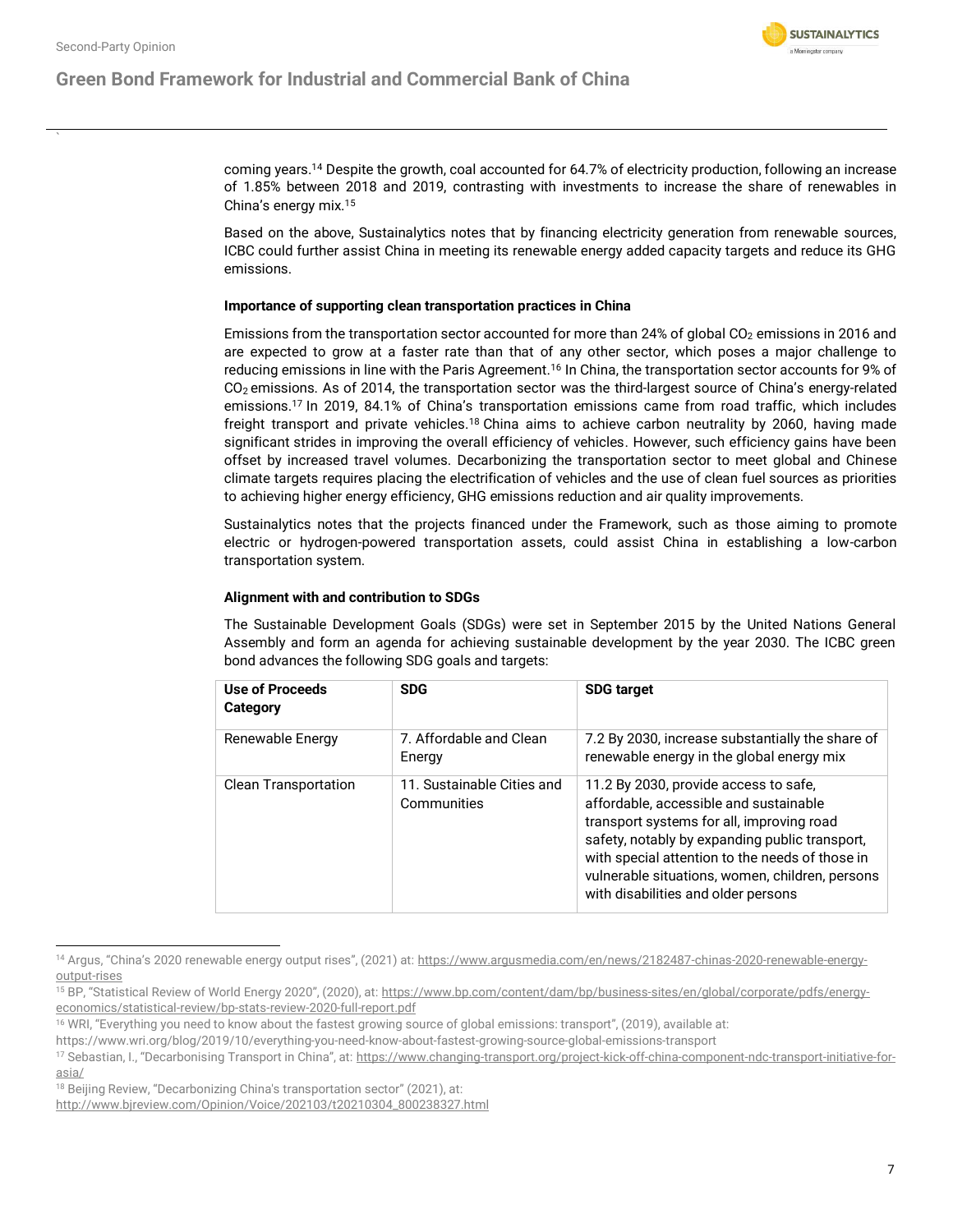### **Green Bond Framework for Industrial and Commercial Bank of China**

| <b>Energy Efficiency</b>                          | 9. Industry, Innovation and<br>Infrastructure | 9. By 2030, upgrade infrastructure and retrofit<br>industries to make them sustainable, with<br>increased resource-use efficiency and greater<br>adoption of clean and environmentally sound<br>technologies and industrial processes, with all<br>countries taking action in accordance with<br>their respective capabilities |
|---------------------------------------------------|-----------------------------------------------|--------------------------------------------------------------------------------------------------------------------------------------------------------------------------------------------------------------------------------------------------------------------------------------------------------------------------------|
| Sustainable Water and<br>Wastewater<br>Management | 6. Clean Water and<br>Sanitation              | 6.4 By 2030 substantially increase water-use<br>efficiency across all sectors and ensure<br>sustainable withdrawals and supply of<br>freshwater to address water scarcity and<br>substantially reduce the number of people<br>suffering from water scarcity                                                                    |

### **Conclusion**

ICBC has developed the Green Bond Framework for ICBC under which it may issue green bonds and use the proceeds to finance or refinance renewable energy, clean transportation, energy efficiency, and sustainable water and wastewater management projects. Sustainalytics considers that the projects funded by the green bond proceeds are expected to contribute to a low-carbon economy, primarily in China.

The ICBC Green Bond Framework outlines a process by which proceeds will be tracked, allocated, and managed, and commitments have been made for reporting on the allocation and impact of the use of proceeds. Furthermore, Sustainalytics believes that the ICBC Green Bond Framework is aligned with the overall sustainability strategy of the company and that the green use of proceeds categories will contribute to the advancement of the UN Sustainable Development Goals 6, 7, 9, and 11. Additionally, Sustainalytics is of the opinion that ICBC has adequate measures to identify, manage and mitigate environmental and social risks commonly associated with the eligible projects funded by the use of proceeds.

Based on the above, Sustainalytics is confident that Industrial and Commercial Bank of China is wellpositioned to issue green bonds and that the Green Bond Framework for ICBC is robust, transparent, and in alignment with the four core components of the Green Bond Principles 2021.

**SUSTAINALYTICS** a Morningstar company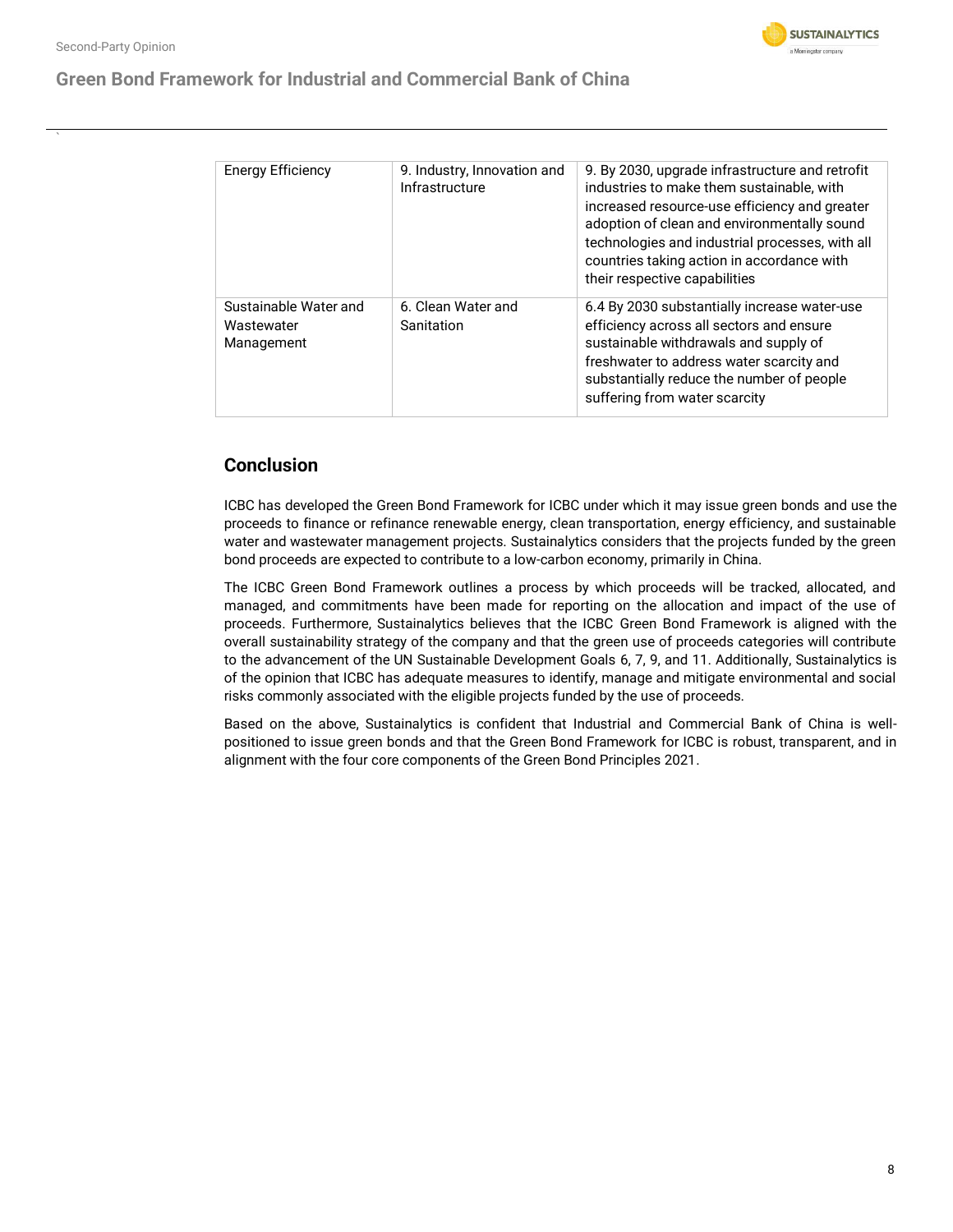

## <span id="page-8-0"></span>**Appendices**

### **Appendix 1: Green Bond / Green Bond Programme - External Review Form**

### **Section 1. Basic Information**

| Issuer name:                                                                                                | Industrial and Commercial Bank of China |
|-------------------------------------------------------------------------------------------------------------|-----------------------------------------|
| <b>Green Bond ISIN or Issuer Green Bond Framework</b> Green Bond Framework for ICBC<br>Name, if applicable: |                                         |
| Review provider's name:                                                                                     | <b>Sustainalytics</b>                   |
| Completion date of this form:                                                                               | August 24, 2021                         |
| Publication date of review publication:                                                                     |                                         |

### **Section 2. Review overview**

### **SCOPE OF REVIEW**

The following may be used or adapted, where appropriate, to summarise the scope of the review. The review assessed the following elements and confirmed their alignment with the GBP:

| $\boxtimes$ | Use of Proceeds        | ⊠ | Process for Project Evaluation and<br>Selection |
|-------------|------------------------|---|-------------------------------------------------|
| ⊠           | Management of Proceeds | ⊠ | Reporting                                       |

### **ROLE(S) OF REVIEW PROVIDER**

- ☒ Consultancy (incl. 2nd opinion) ☐ Certification
- ☐ Verification ☐ Rating
- ☐ Other *(please specify)*:

Note: In case of multiple reviews / different providers, please provide separate forms for each review.

### **EXECUTIVE SUMMARY OF REVIEW and/or LINK TO FULL REVIEW** *(if applicable)*

Please refer to Evaluation Summary above.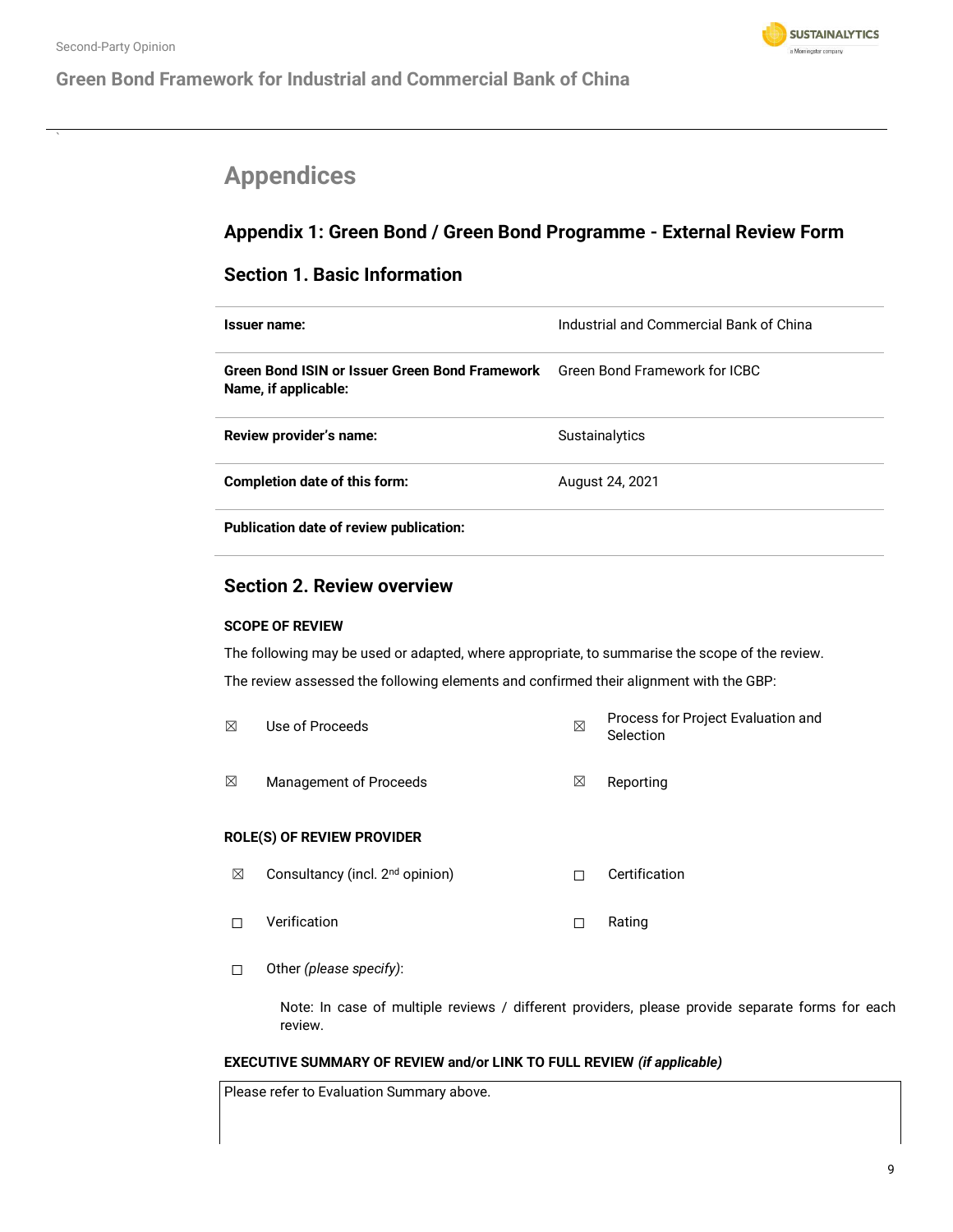

### **Green Bond Framework for Industrial and Commercial Bank of China**

### **Section 3. Detailed review**

Reviewers are encouraged to provide the information below to the extent possible and use the comment section to explain the scope of their review.

#### **1. USE OF PROCEEDS**

Overall comment on section *(if applicable)*:

The eligible categories for the use of proceeds – Renewable Energy, Clean Transportation, Energy Efficiency, and Sustainable Water and Wastewater Management – are aligned with those recognized by the Green Bond Principles 2021. Sustainalytics considers that investments in the eligible categories are expected to contribute to a low-carbon economy, primarily in China, and advance the UN Sustainable Development Goals, specifically SDG 6, 7, 9, and 11.

#### **Use of proceeds categories as per GBP:**

| ⊠      | Renewable energy                                                                                                               | ⊠ | Energy efficiency                                                                  |
|--------|--------------------------------------------------------------------------------------------------------------------------------|---|------------------------------------------------------------------------------------|
| П.     | Pollution prevention and control                                                                                               | п | Environmentally sustainable management of<br>living natural resources and land use |
| П.     | Terrestrial and aquatic biodiversity<br>conservation                                                                           | ⊠ | Clean transportation                                                               |
| ⊠      | Sustainable water and wastewater<br>management                                                                                 |   | Climate change adaptation                                                          |
| $\Box$ | Eco-efficient and/or circular economy<br>adapted products, production technologies<br>and processes                            |   | Green buildings                                                                    |
| $\Box$ | Unknown at issuance but currently expected<br>to conform with GBP categories, or other<br>eligible areas not yet stated in GBP |   | Other (please specify):                                                            |

If applicable please specify the environmental taxonomy, if other than GBP:

### **2. PROCESS FOR PROJECT EVALUATION AND SELECTION**

Overall comment on section (if applicable):

ICBC's Green Bond Working Group will oversee the internal process for evaluating and selecting projects. The Green Bond Working Group is comprised of representatives from ICBC's Asset & Liability Management Department, Credit and Investment Management Department, Corporate Banking Department and Modern Finance Research Institute and other relevant departments. ICBC's risk management mechanism applies to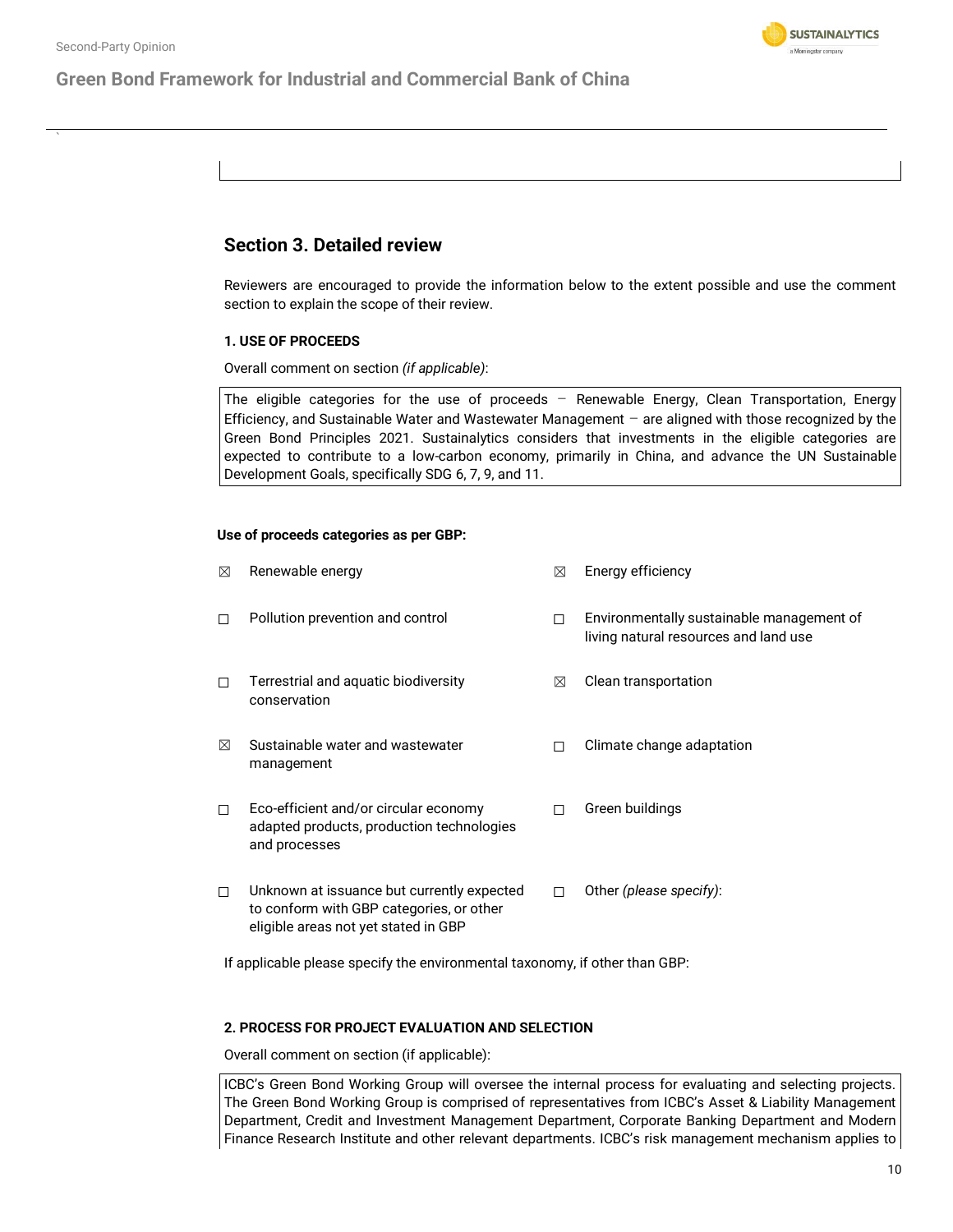### **Green Bond Framework for Industrial and Commercial Bank of China**



all allocation decisions made under the Framework. Sustainalytics considers the risk management system to be adequate and the project selection process in line with market practice.

#### **Evaluation and selection**

| ⊠ | Credentials on the issuer's environmental<br>sustainability objectives            | $\bowtie$ | Documented process to determine that<br>projects fit within defined categories                  |
|---|-----------------------------------------------------------------------------------|-----------|-------------------------------------------------------------------------------------------------|
| ⊠ | Defined and transparent criteria for projects<br>eligible for Green Bond proceeds | $\bowtie$ | Documented process to identify and<br>manage potential ESG risks associated<br>with the project |
| ⊠ | Summary criteria for project evaluation and<br>selection publicly available       |           | Other (please specify):                                                                         |
|   | Information on Responsibilities and Accountability                                |           |                                                                                                 |
| ⊠ | Evaluation / Selection criteria subject to<br>external advice or verification     |           | In-house assessment                                                                             |

☐ Other (please specify):

### **3. MANAGEMENT OF PROCEEDS**

Overall comment on section *(if applicable)*:

ICBC's Asset & Liability Management Department will oversee the processes for management of proceeds. The green bond proceeds will be deposited in ICBC's general funding account and earmarked for allocation. This process will be tracked using a green bond register. Pending allocation, unallocated proceeds will be held in accordance with ICBC's liquidity management policy in money market instruments and green bonds issued by non-financial enterprises. The Bank intends to reach full allocation within 12 months of each issuance. This is in line with market practice.

#### **Tracking of proceeds:**

- $\boxtimes$  Green Bond proceeds segregated or tracked by the issuer in an appropriate manner
- $\boxtimes$  Disclosure of intended types of temporary investment instruments for unallocated proceeds
- ☐ Other *(please specify)*:

#### **Additional disclosure:**

- $\Box$  Allocations to future investments only  $\boxtimes$  Allocations to both existing and future investments
- □ Allocation to individual disbursements <sub>△</sub> △ Allocation to a portfolio of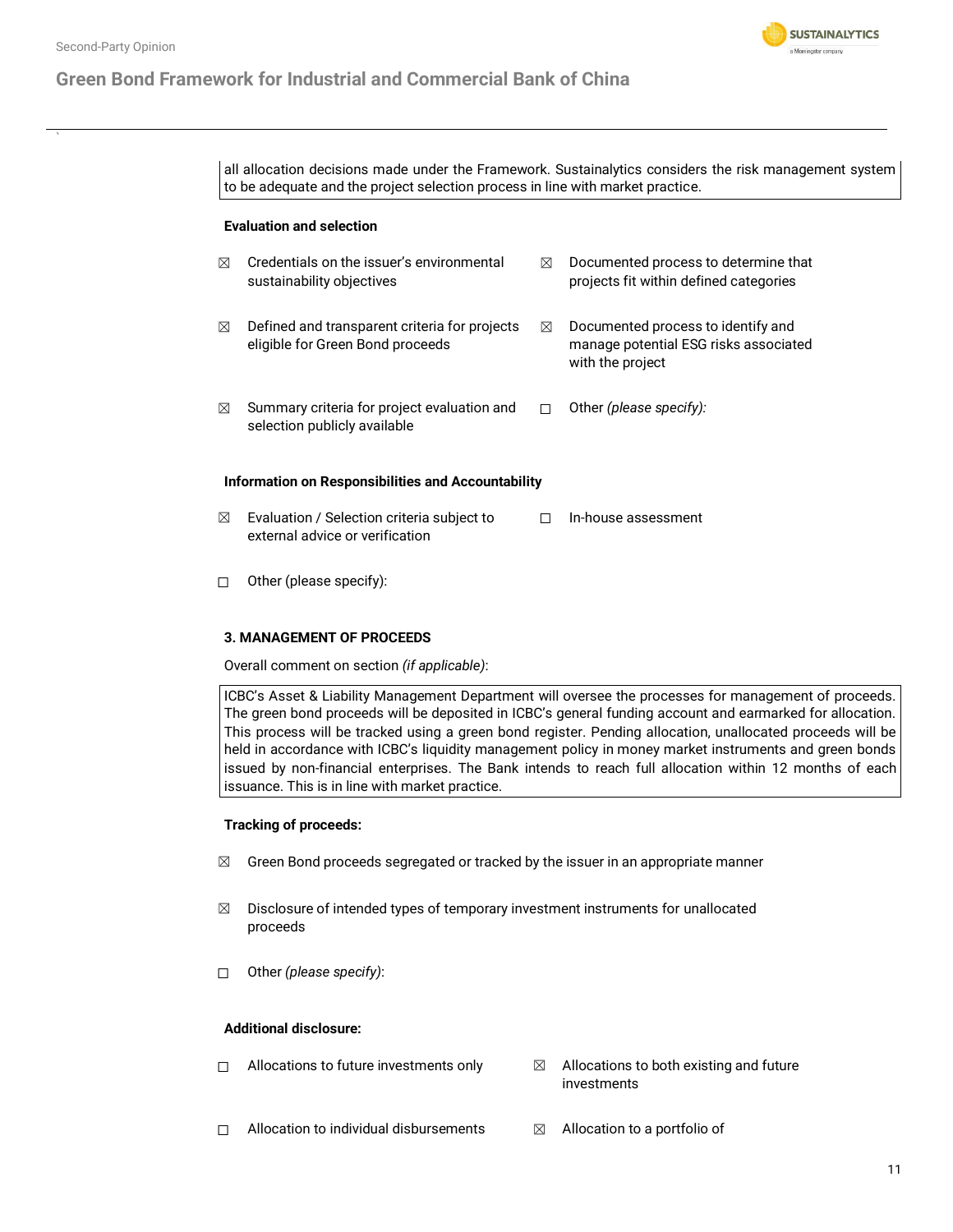### **Green Bond Framework for Industrial and Commercial Bank of China**



 $\boxtimes$  Disclosure of portfolio balance of unallocated proceeds

☐ Other *(please specify)*:

### **4. REPORTING**

Overall comment on section (if applicable):

ICBC intends to report on the allocation and impact of proceeds on its website on an annual basis until full allocation. Allocation reporting will include the aggregate amount of proceeds allocated to eligible projects, the balance of unallocated proceeds, geographical distribution, and project examples and details where feasible. In addition, ICBC is committed to reporting on relevant impact metrics. Sustainalytics views ICBC's allocation and impact reporting as aligned with market practice.

#### **Use of proceeds reporting:**

| $\Box$ | Project-by-project            |                                                            | ⊠      |        | On a project portfolio basis                                                                                       |
|--------|-------------------------------|------------------------------------------------------------|--------|--------|--------------------------------------------------------------------------------------------------------------------|
| □      | Linkage to individual bond(s) |                                                            | П      |        | Other (please specify):                                                                                            |
|        |                               | Information reported:                                      |        |        |                                                                                                                    |
|        | ⊠                             | Allocated amounts                                          |        | П      | Green Bond financed share of total<br>investment                                                                   |
|        | П                             | Other (please specify): balance of<br>unallocated proceeds |        |        |                                                                                                                    |
|        |                               | Frequency:                                                 |        |        |                                                                                                                    |
|        | ⊠                             | Annual                                                     |        | $\Box$ | Semi-annual                                                                                                        |
|        | П                             | Other (please specify):                                    |        |        |                                                                                                                    |
|        | Impact reporting:             |                                                            |        |        |                                                                                                                    |
| $\Box$ | Project-by-project            |                                                            | ⊠      |        | On a project portfolio basis                                                                                       |
| $\Box$ | Linkage to individual bond(s) |                                                            | $\Box$ |        | Other (please specify):                                                                                            |
|        |                               | Information reported (expected or ex-post):                |        |        |                                                                                                                    |
|        | ⊠                             | <b>GHG Emissions / Savings</b>                             |        | ⊠      | <b>Energy Savings</b>                                                                                              |
|        | □                             | Decrease in water use                                      |        | $\Box$ | Other ESG indicators (please<br>specify): length of new tracks<br>built in (kilometersm),<br>number of passengers, |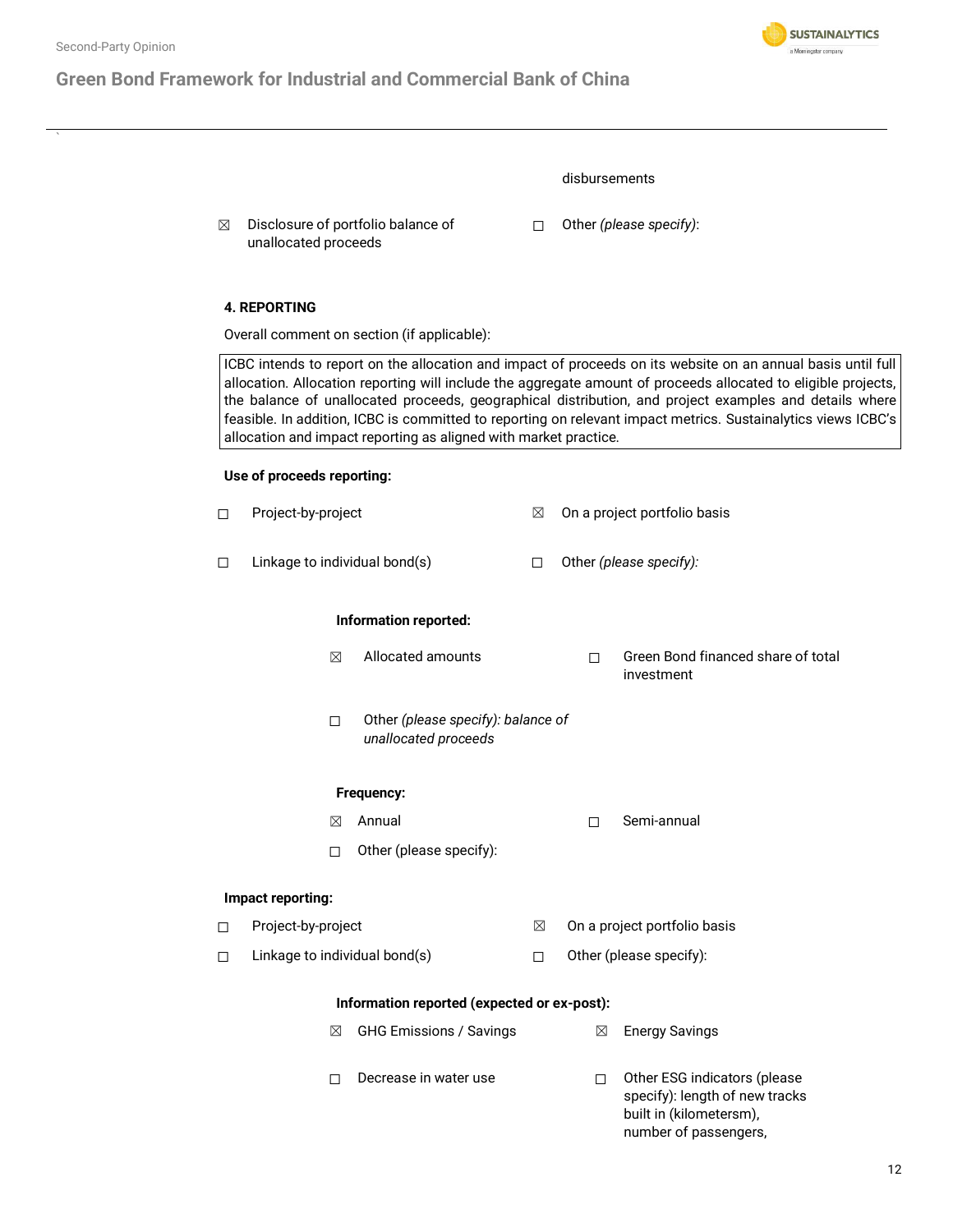### **Green Bond Framework for Industrial and**

| strial and Commercial Bank of China |   |                                                                |  |
|-------------------------------------|---|----------------------------------------------------------------|--|
|                                     |   | amount of water saved, and<br>amount of wastewater<br>treated. |  |
| <b>Frequency</b><br>Annual<br>⊠     |   | Semi-annual<br>П                                               |  |
| Other (please specify):<br>П        |   |                                                                |  |
| sure                                |   |                                                                |  |
| published in financial report       | п | Information published in sustainability<br>-----               |  |

**SUSTAINALYTICS** a Morningstar company

- $\boxtimes$  Information published in ad hoc documents
- report

☐ Other (please specify):

 $\Box$  Reporting reviewed (if yes, please specify which parts of the reporting are subject to external review):

Where appropriate, please specify name and date of publication in the useful links section.

**USEFUL LINKS** (e.g. to review provider methodology or credentials, to issuer's documentation, etc.)

[www.icbc-ltd.com.](http://www.icbc-ltd.com/)

**Means of Disclosure**

□ Information published in

#### **SPECIFY OTHER EXTERNAL REVIEWS AVAILABLE, IF APPROPRIATE**

#### **Type(s) of Review provided:**

- □ Consultancy (incl. 2<sup>nd</sup> opinion) □ Certification
- ☐ Verification / Audit ☐ Rating
- ☐ Other *(please specify):*

### **Review provider(s): Date of publication:**

#### **ABOUT ROLE(S) OF INDEPENDENT REVIEW PROVIDERS AS DEFINED BY THE GBP**

i. Second-Party Opinion: An institution with environmental expertise, that is independent from the issuer may issue a Second-Party Opinion. The institution should be independent from the issuer's adviser for its Green Bond framework, or appropriate procedures, such as information barriers, will have been implemented within the institution to ensure the independence of the Second-Party Opinion. It normally entails an assessment of the alignment with the Green Bond Principles. In particular, it can include an assessment of the issuer's overarching objectives, strategy, policy and/or processes relating to environmental sustainability, and an evaluation of the environmental features of the type of projects intended for the Use of Proceeds.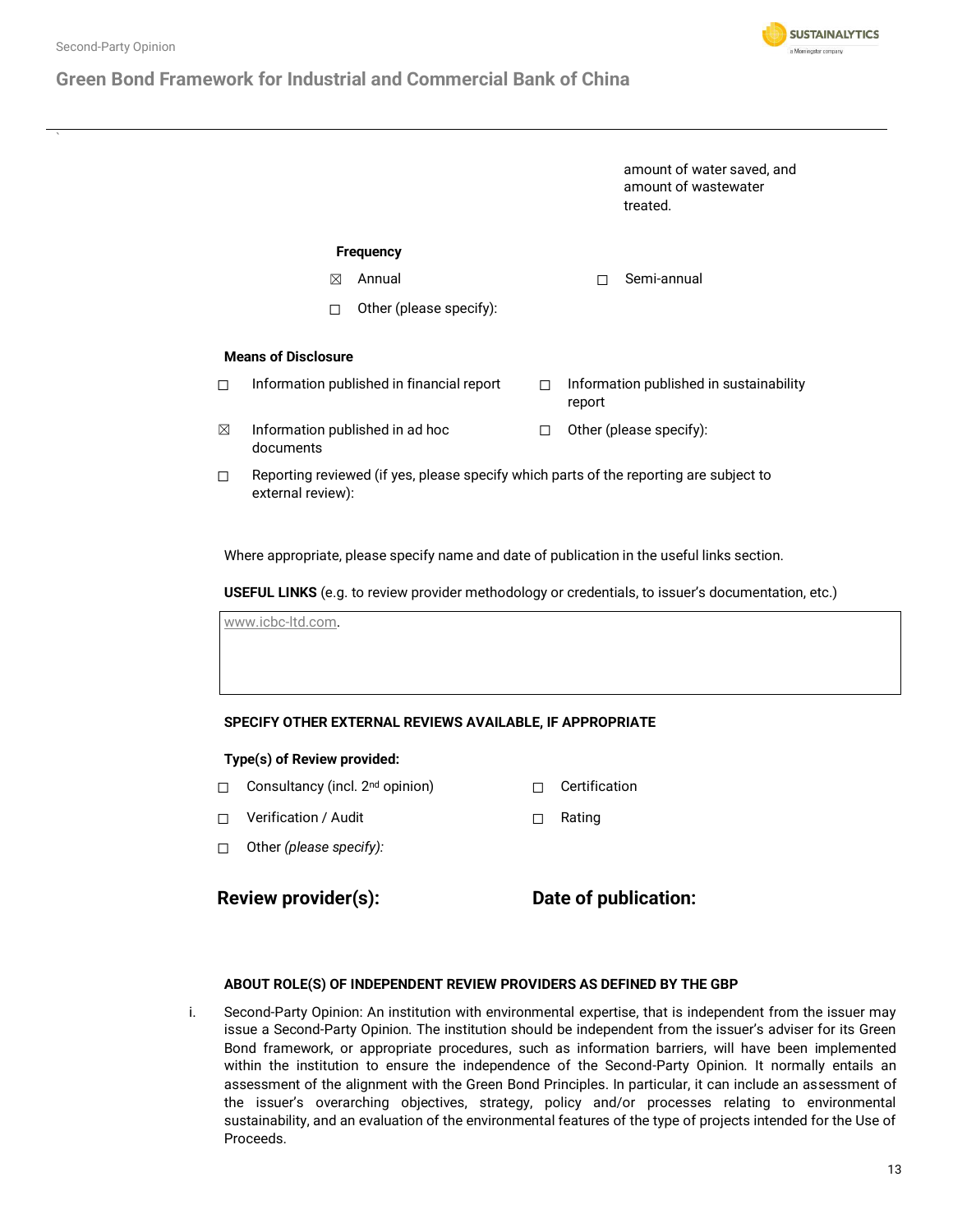

- ii. Verification: An issuer can obtain independent verification against a designated set of criteria, typically pertaining to business processes and/or environmental criteria. Verification may focus on alignment with internal or external standards or claims made by the issuer. Also, evaluation of the environmentally sustainable features of underlying assets may be termed verification and may reference external criteria. Assurance or attestation regarding an issuer's internal tracking method for use of proceeds, allocation of funds from Green Bond proceeds, statement of environmental impact or alignment of reporting with the GBP, may also be termed verification.
- iii. Certification: An issuer can have its Green Bond or associated Green Bond framework or Use of Proceeds certified against a recognised external green standard or label. A standard or label defines specific criteria, and alignment with such criteria is normally tested by qualified, accredited third parties, which may verify consistency with the certification criteria.
- iv. Green Bond Scoring/Rating: An issuer can have its Green Bond, associated Green Bond framework or a key feature such as Use of Proceeds evaluated or assessed by qualified third parties, such as specialised research providers or rating agencies, according to an established scoring/rating methodology. The output may include a focus on environmental performance data, the process relative to the GBP, or another benchmark, such as a 2-degree climate change scenario. Such scoring/rating is distinct from credit ratings, which may nonetheless reflect material environmental risks.

**SUSTAINALYTICS** a Morningstar company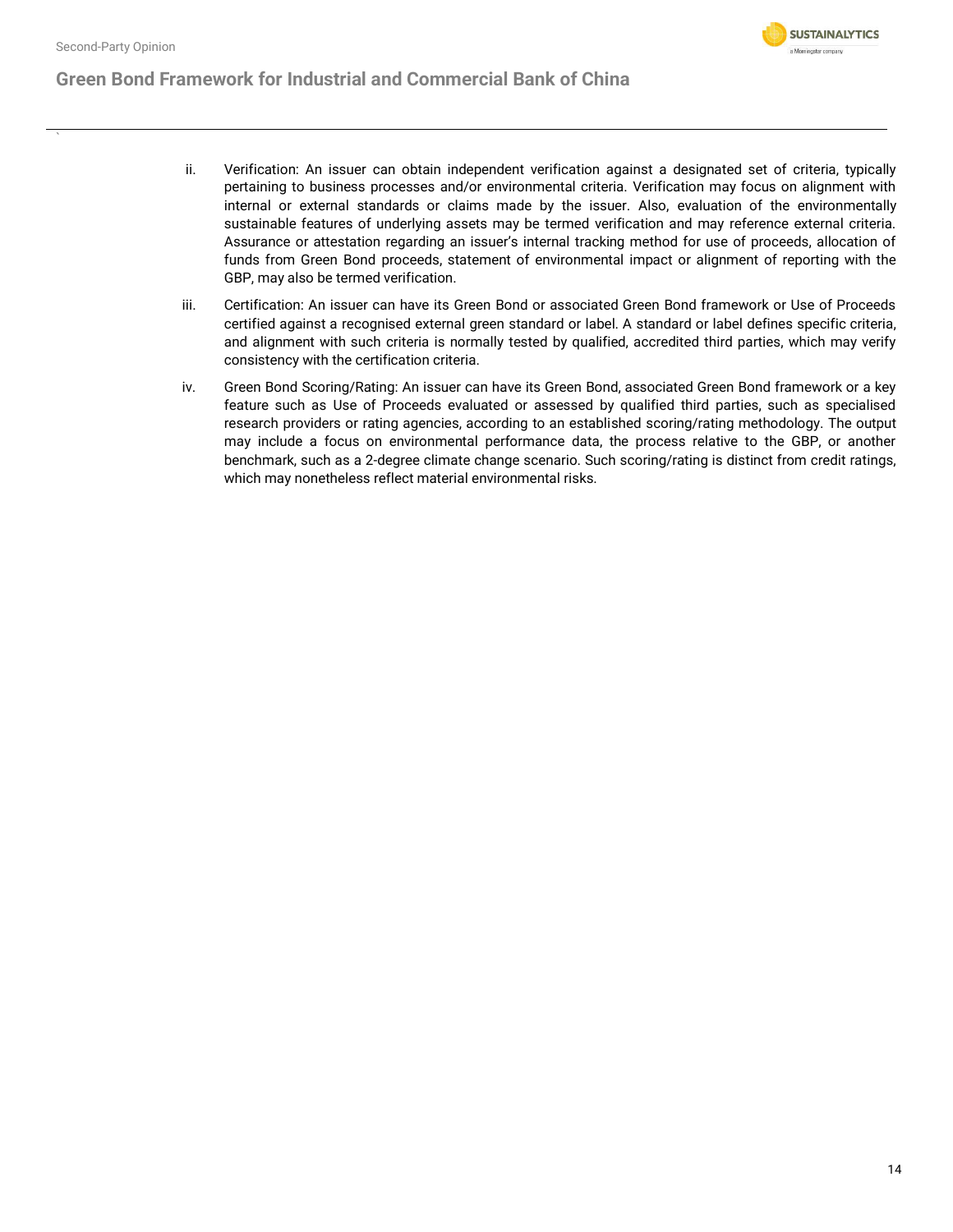### **Green Bond Framework for Industrial and Commercial Bank of China**



### **Disclaimer**

#### **Copyright ©2021 Sustainalytics. All rights reserved.**

The information, methodologies and opinions contained or reflected herein are proprietary of Sustainalytics and/or its third party suppliers (Third Party Data), and may be made available to third parties only in the form and format disclosed by Sustainalytics, or provided that appropriate citation and acknowledgement is ensured. They are provided for informational purposes only and (1) do not constitute an endorsement of any product or project; (2) do not constitute investment advice, financial advice or a prospectus; (3) cannot be interpreted as an offer or indication to buy or sell securities, to select a project or make any kind of business transactions; (4) do not represent an assessment of the issuer's economic performance, financial obligations nor of its creditworthiness; and/or (5) have not and cannot be incorporated into any offering disclosure.

These are based on information made available by the issuer and therefore are not warranted as to their merchantability, completeness, accuracy, up-to-dateness or fitness for a particular purpose. The information and data are provided "as is" and reflect Sustainalytics` opinion at the date of their elaboration and publication. Sustainalytics accepts no liability for damage arising from the use of the information, data or opinions contained herein, in any manner whatsoever, except where explicitly required by law. Any reference to third party names or Third Party Data is for appropriate acknowledgement of their ownership and does not constitute a sponsorship or endorsement by such owner. A list of our third-party data providers and their respective terms of use is available on our website. For more information, visit [http://www.sustainalytics.com/legal-disclaimers.](http://www.sustainalytics.com/legal-disclaimers)

The issuer is fully responsible for certifying and ensuring the compliance with its commitments, for their implementation and monitoring.

In case of discrepancies between the English language and translated versions, the English language version shall prevail.